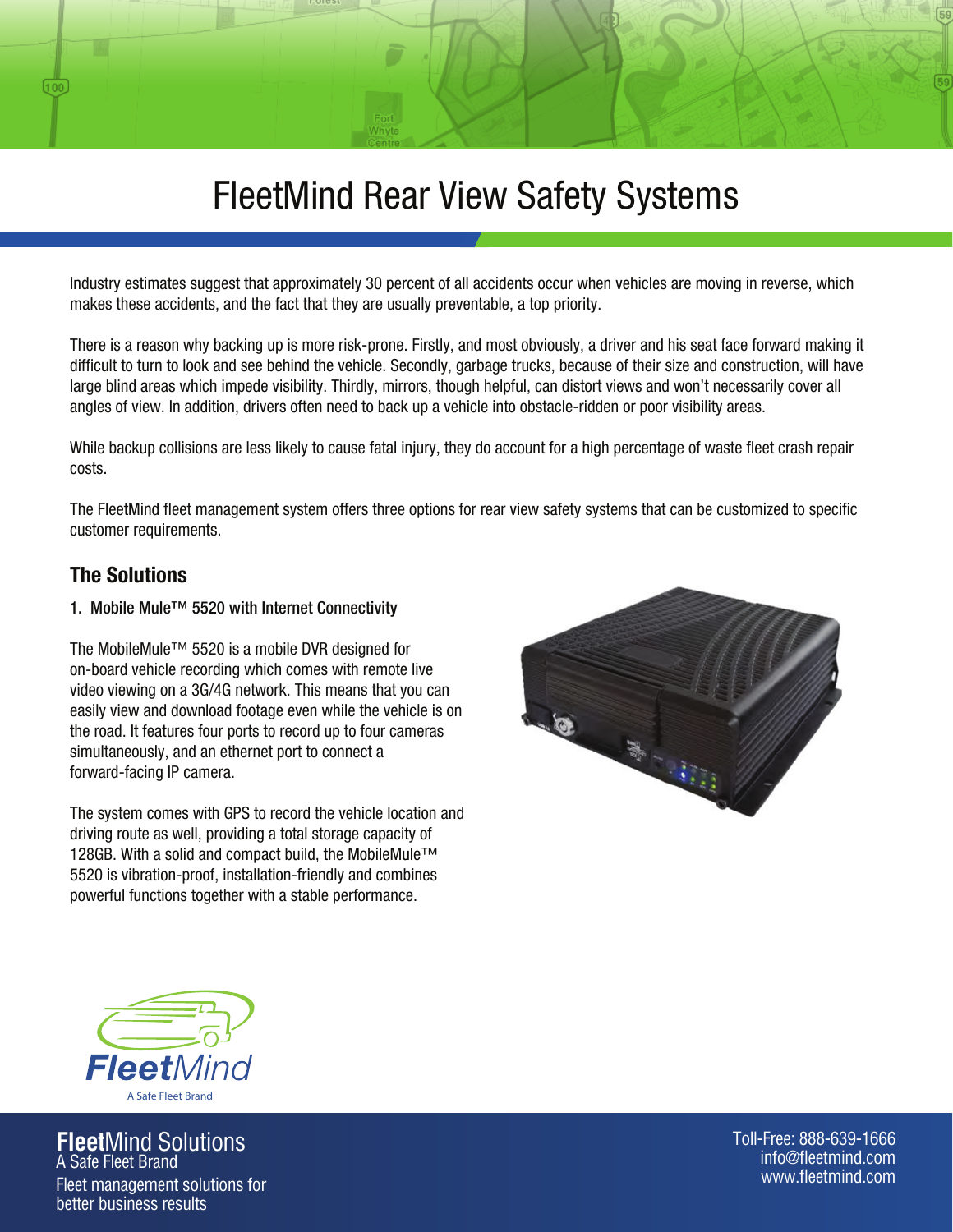- Supports up to 4 cameras Connect and record up to 4 cameras (in addition to an IP camera), recording all cameras simultaneously.
- Monitor connectivity Connects to monitor, allowing the driver to view all cameras connected and to record them. Allows all trigger functions of a backup camera system.
- GPS tracking Records speed, location, and exact driving route together with footage.
- Geo Fencing Allows you to set a route and receive alert on playback of vehicle deviation from route.
- Loop recording Records camera feed continuously, looping over oldest recordings when storage capacity exceeded.
- Events Can trigger certain recorded footage as events to be overwrite-protected
- G-sensor Recognizes sudden movements and can set alerts to save these recordings as events.
- Flash storage Records onto a hard drive (2TB) and is mirrored onto an SD card (128GB).
- H.264 video compression High quality compression provides best quality video in smallest storage space.
- Delay power off Up to 24 hrs. power-off delay, to record footage even after vehicle is shut off.
- Mobile App Remote access via Android mobile devices; view the cameras feeds and vehicle location directly from a smartphone

# 2. RVS Six-Channel DVR

The RVS Six-Channel DVR features a 9" display that can connect, view and record up to six cameras. It comes with a split screen which allows you to view multiple cameras at once, and it records all cameras connected. A GPS receiver allows you to record vehicle location and speed, together with the video footage. The RVS Six-Channel DVR comes with trigger wires for each of the camera ports and a touch screen to control settings. Highlights include:







Six Channels

Can connect and view simultaneously up to six cameras. Provides the ultimate view to eliminate all blind spots.



Built-in DVR

Monitor records all cameras connected. Footage records onto SD card and comes in handy for accidents and insurance.



Touch Screen

The display features a touch screen for ultimate usability ease. Settings can be controlled with the buttons or the touch screen.

#### **Fleet**Mind Solutions A Safe Fleet Brand Fleet management solutions for better business results

Toll-Free: 888-639-1666 info@fleetmind.com www.fleetmind.com